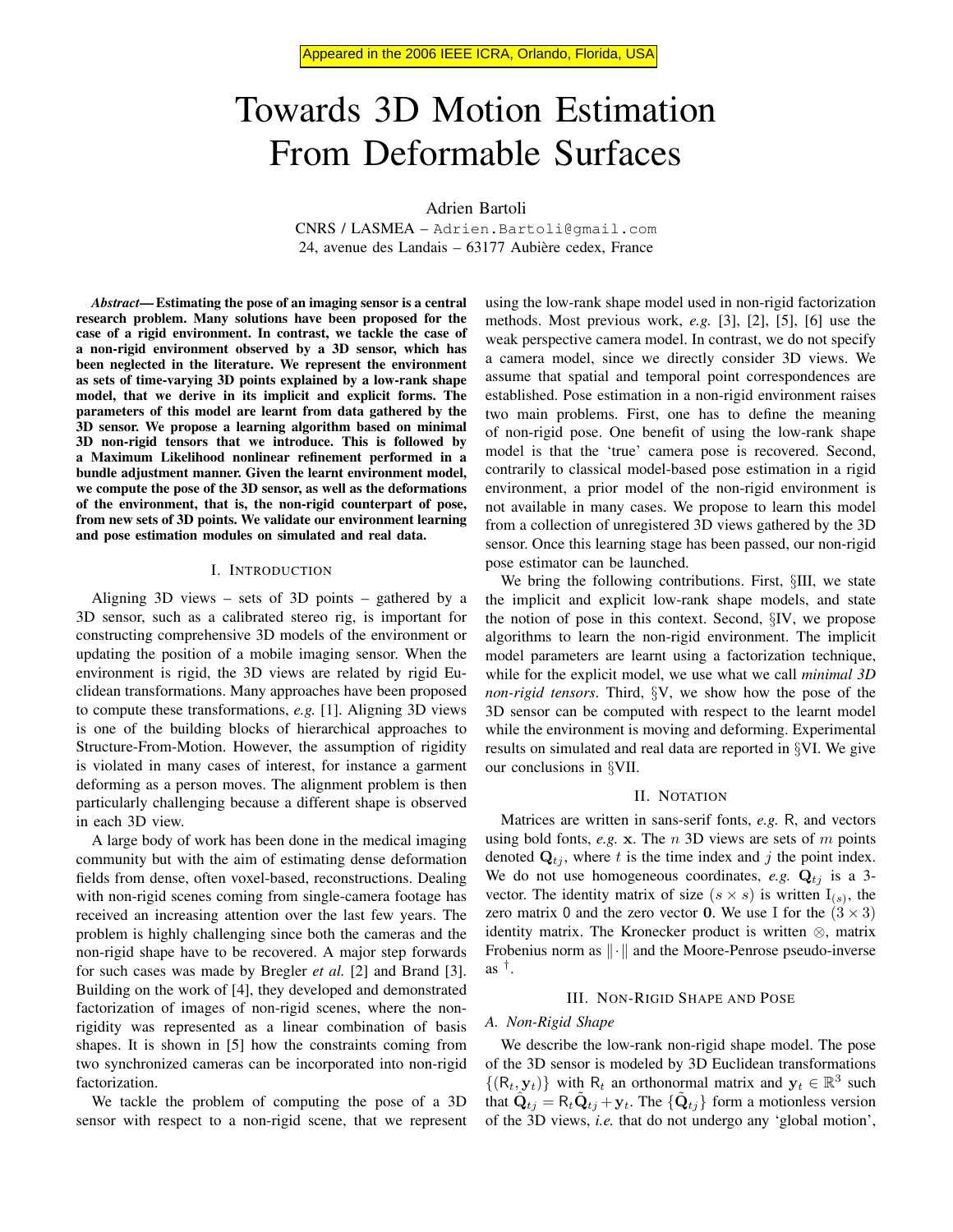but are deforming through time. The low-rank shape model represents the  $\{\tilde{\mathbf{Q}}_{tj}\}$  as linear combinations of *l basis shapes*  $\{B_{kj}\}\colon \tilde{Q}_{tj} = \sum_{k=1}^{l} \xi_{tk}B_{kj}$ . The time-varying  $\{\xi_{tk}\}\$  are the *configuration weights*. Introducing the  $\{(\mathsf{R}_t, \mathbf{y}_t)\}\)$ , we obtain the *explicit model*:

$$
\hat{\mathbf{Q}}_{tj} = \mathbf{R}_t \left( \sum_{k=1}^l \xi_{tk} \mathbf{B}_{kj} \right) + \mathbf{y}_t \tag{1}
$$

$$
= M_t \mathbf{B}_j + \mathbf{y}_t \quad \text{with} \tag{2}
$$

$$
\mathsf{M}_t = \mathsf{R}_t \left( \xi_{t1} \mathsf{I} \cdots \xi_{tl} \mathsf{I} \right). \tag{3}
$$

We call  $M_t$  a  $(3 \times r)$  *explicit non-rigid motion matrix* and  $\mathbf{B}_j$  =  $\begin{pmatrix} \mathbf{B}_{1j}^{\mathsf{T}} & \cdots & \mathbf{B}_{lj}^{\mathsf{T}} \end{pmatrix}$  a  $(r \times 1)$  non-rigid basis shape *vector*. Parameter  $r = 3l$  is the *rank* of the model. For reasons that are made clearer below, we derive a bilinear *implicit model*. Let A be a  $(3l \times 3l)$  rank-3l matrix. It is seen that  $\hat{\mathbf{Q}}_{tj} = \mathsf{M}_t \mathbf{B}_j + \mathbf{y}_t = (\mathsf{M}_t \mathcal{A}^{-1})(\mathcal{A} \mathbf{B}_j) + \mathbf{y}_t$ , yielding:

$$
\hat{\mathbf{Q}}_{tj} = \mathbf{N}_t \mathbf{S}_j + \mathbf{y}_t, \tag{4}
$$

with  $N_t = M_t A^{-1}$  and  $S_j = AB_j$ . We call  $N_t$  and  $S_j$  the *implicit* non-rigid motion matrix and shape vector, and A a *corrective transformation matrix*.

#### *B. Non-Rigid Pose*

Pose in a non-rigid environment has a rigid and a nonrigid counterpart. The rigid part  $\{(R_t, y_t)\}\$  represents the 'global' motion of the environment relative to the sensor. It gives the 'true' *relative* sensor displacement. In contrast, the non-rigid part only concerns the environment, and not the imaging sensor. In the above-described model, it is represented by the configuration weights  $\{\xi_{tk}\}\$ , giving the intrinsic, *i.e.* motionless, deformations of the environment at each time instant. The motionless and deformationless environment is modeled by the basis shapes  ${B_{ki}}$ .

The implicit model is useless for pose estimation: it can be seen as an 'uncalibrated' model of the environment. However, its ML (Maximum Likelihood) Estimate can be computed very reliably, as will be seen in the next section.

# IV. LEARNING THE ENVIRONMENT

Given a collection of 3D views, we learn the environment by estimating the parameters of the low-rank shape model. Note that only the basis shapes  ${B_{ki}}$  are subsequently used for pose estimation, see §V. However, to get an ML Estimate, all parameters of the model must be computed.

We state the ML residual error and show how to compute the translations. We first tackle the case of the implicit model and then the explicit one. We assume all points to be visible in all 3D views.

## *A. Maximum Likelihood residual error*

Assuming that the error on the 3D points is Gaussian, centred and i.i.d., the ML residual error is:

$$
\mathcal{D}^2 = \frac{1}{nm} \sum_{t=1}^n \sum_{j=1}^m d^2(\hat{\mathbf{Q}}_{tj}, \mathbf{Q}_{tj}), \tag{5}
$$

where  $d^2(\mathbf{X}, \mathbf{Y}) = ||\mathbf{X} - \mathbf{Y}||^2$  is the Euclidean distance measure and  $\{\hat{Q}_{tj}\}\$  are corrected points, exactly explained by the non-rigid shape model.

# *B. Computing the Translations*

We show that the translations  $y_t$  can be eliminated prior to estimating the other parameters. By substituting equation (1) or equation (4) in the residual error (5) and nullifying its partial derivatives with respect to  $y_t$ , we obtain  $y_t$  =  $\frac{1}{m} \left( \sum_{j=1}^m \mathbf{Q}_{tj} - \hat{\mathbf{Q}}_{tj} \right)$ . The origin of the *r*-dimensional space containing the non-rigid shape vectors is arbitrary and is chosen such that  $\sum_{j=1}^{m}$   $S_j$  = 0 in the implicit case and  $\sum_{j=1}^{m}$  **B**<sub>j</sub> = **0** in the explicit case, giving for the translation  $y_t$ the centroid  $y_t = \frac{1}{m} \sum_{j=1}^{m} \mathbf{Q}_{tj} = \bar{\mathbf{Q}}_t$  of the t-th 3D view. This means that one cancels the translations out by centring each set of 3D points on its centroid:  $\mathbf{Q}_{tj} \leftarrow \mathbf{Q}_{tj} - \overline{\mathbf{Q}}_t$ . Henceforth, we assume that this has been done.

# *C. Shape Learning With the Implicit Model*

We consider the implicit non-rigid shape model of equation (4). We factorize the 3D views  $\{Q_{tj}\}\$ into implicit non-rigid motion matrices  $\{N_t\}$  and shape vectors  $\{S_i\}$ . The problem is to minimize the ML residual error (5) over the  $\{\hat{\mathbf{Q}}_{tj}\}$  such that  $\hat{\mathbf{Q}}_{tj} = \mathsf{N}_t \mathbf{S}_j$ . Rewrite (5) as:

$$
\mathcal{D}^2 \quad \propto \quad \|\hat{\mathcal{Q}} - \mathcal{Q}\|^2,
$$

where  $Q$  is the  $(3n \times m)$  *measurement matrix*:

$$
Q = \begin{pmatrix} \mathbf{Q}_{11} & \cdots & \mathbf{Q}_{1m} \\ \vdots & \ddots & \vdots \\ \mathbf{Q}_{n1} & \cdots & \mathbf{Q}_{nm} \end{pmatrix},
$$

and  $\hat{Q}$  is defined by the implicit  $(3n \times 3l)$  'non-rigid joint motion matrix' N and the  $(3l \times m)$  'non-rigid joint structure matrix' S as  $\hat{Q} = \mathcal{N}S$  with  $\mathcal{N}^{\top} = (\mathsf{N}_1^{\top} \cdots \mathsf{N}_n^{\top})$  and  $S = \begin{pmatrix} S_1 & \cdots & S_m \end{pmatrix}$ . Since N has 3l columns and S has 3l rows,  $\hat{Q}$  has maximum rank 3l. The problem is to find the closest rank-3l matrix  $\hat{Q}$  to  $Q$ . Let  $Q = U\Sigma V^{T}$  be a Singular Value Decomposition (SVD) of matrix Q, see *e.g.* [7], where U and V are orthonormal matrices and  $\Sigma$  is diagonal and contains the singular values of  $\mathcal{Q}$ . Let  $\Sigma = \Sigma_u \Sigma_v$  be any decomposition of  $\Sigma$ , *e.g.*  $\Sigma_u = \Sigma_v = \sqrt{\Sigma}$ . The nonrigid joint motion and structure matrices are obtained by, loosely speaking, 'truncating' the decomposition by nullifying all but the 3l largest singular values, which leads, assuming the singular values in decreasing order in  $\Sigma$ , to  $\mathcal{N} = \psi_{3l}(\mathsf{U}\Sigma_u)$ and  $S = \psi_{3l}^T(\mathsf{V}\Sigma_v^T)$ , where  $\psi_c(\mathsf{W})$  is formed with the c leading columns of matrix W.

#### *D. Shape Learning With the Explicit Model*

The aim is to compute the ML Estimate of the configuration weights, rotation matrices and non-rigid structure in equation (1) by minimizing the residual error (5). This is a nonlinear problem for which two approaches have been followed in the non-rigid factorization litterature. On the one hand Bregler *et al.* [2], Brand [3], Aanaes *et al.* [8], Del Bue *et al.* [5] and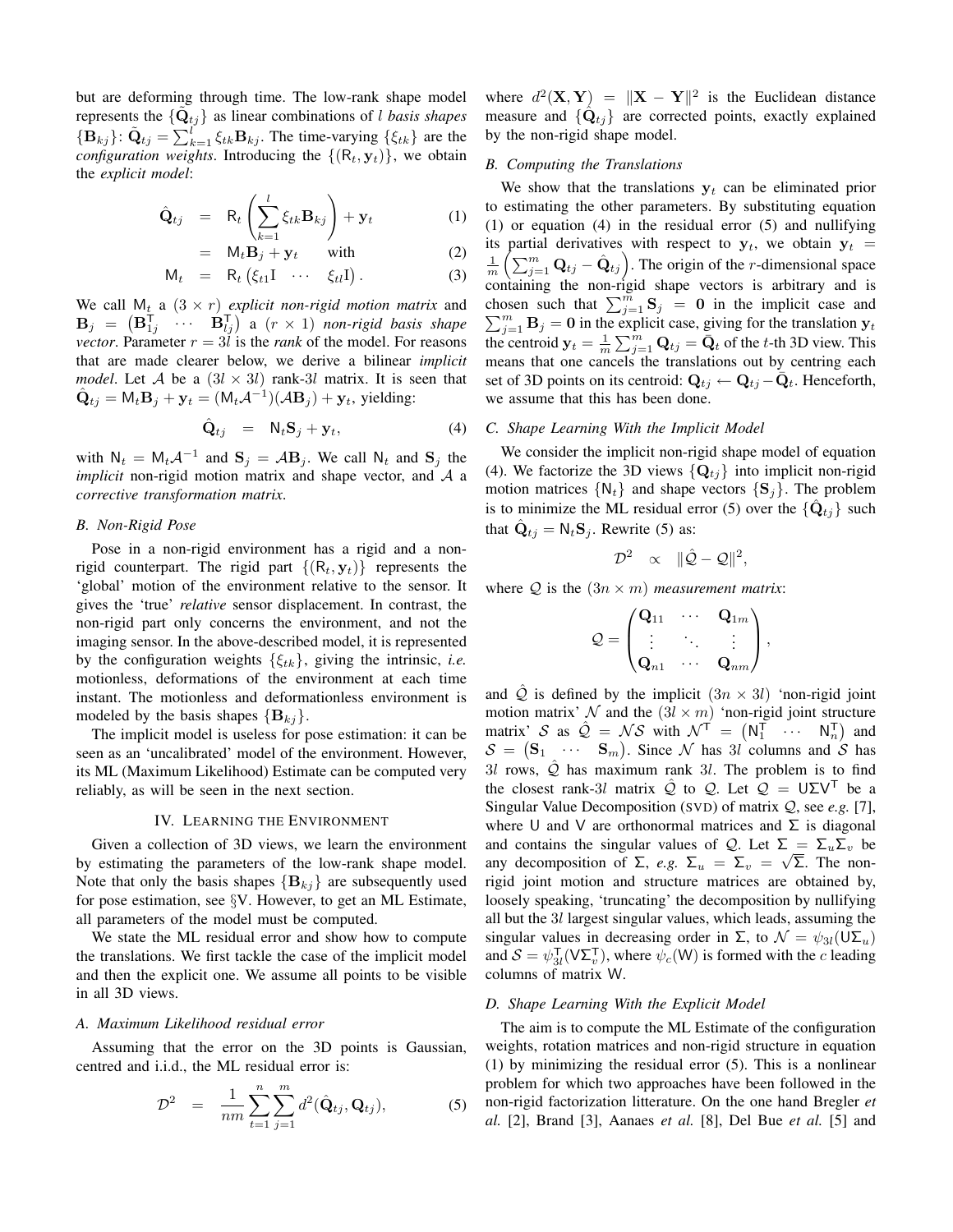Xiao *et al.* [6] compute a matrix A that upgrades the implicit motion matrix  $N$  so that the metric constraints of the explicit model are enforced. Xiao *et al.* show that in order to get the correct solution, two types of metric constraints must be taken into account: the *rotation constraints* and the *basis constraints*, from which they derive a closed-form solution for matrix  $\mathcal{A}$ .

On the other hand, Torresani *et al.* [9] directly learn the parameters of the explicit model. They propose a comprehensive system based on a generalized EM (Expectation Maximization) algorithm. An important, still unsolved problem is to find a suitable initialization, since EM performs local optimization only.

Our solution lies in the second category: a suboptimal initialization is computed and subsequently refined in a bundle adjustment manner. These two steps are presented below, followed by an analysis of the ambiguities of the solution.

### *1) Initializing:*

*a) The rotations:* Brand proposes a solution based on upgrading the implicit motion matrices [3], which requires at least  $n \geq \frac{l(9l+3)}{4}$  $\frac{a+3}{4}$  3D views to compute a corrective transformation and is thus not feasible for many practical cases. For example, at least 39 views giving independent constraints are necessary to use this method with the sequence presented in §VI-B. In [5], the authors compute a blockdiagonal corrective transformation matrix. Another solution used in [8] is to assume that the environment has a sufficiently strong rigid component, and to estimate the rotation using a standard procedure such as [1]. This approach is not feasible for highly deforming environments.

In contrast, we propose an approach taking the non-rigid nature of the environment into account. Our algorithm is presented below in the occlusion-free case for simplicity, but can be easily extended to the missing data case. Consider the explicit non-rigid joint motion equation  $Q = MB$  with:

$$
\mathcal{M} = \begin{pmatrix} \xi_{11}R_1 & \cdots & \xi_{1l}R_1 \\ \vdots & \ddots & \vdots \\ \xi_{n1}R_n & \cdots & \xi_{nl}R_n \end{pmatrix} \text{ and } \mathcal{B} = \begin{pmatrix} \mathbf{B}_{11} & \cdots & \mathbf{B}_{1m} \\ \vdots & \ddots & \vdots \\ \mathbf{B}_{l1} & \cdots & \mathbf{B}_{lm} \end{pmatrix}
$$

Define two subsets A and  $\mathbb B$  of  $n_a$  and  $n_b$  3D views respectively,  $Q_a = \mathcal{M}_a \mathcal{B}$  and  $Q_b = \mathcal{M}_b \mathcal{B}$ . Our goal is to eliminate the structure  $\beta$  from the equations. We assume without loss of generality rank $(Q_b) \geq 3l$ . This implies  $n_b \geq l$ . We express B in terms of  $\mathcal{Q}_b$  and  $\mathcal{M}_b$  using the equation subset  $\mathbb B$  as  $\mathcal{B} = \mathcal{M}_b^{\dagger} \mathcal{Q}_b$ . Plugging this into the equation subset A yields  $\mathcal{Q}_a = \mathcal{M}_a \mathcal{B} = \mathcal{M}_a \mathcal{M}_b^{\dagger} \mathcal{Q}_b$  that we rewrite:

$$
\underbrace{\left(\mathrm{I}_{(3n_a)} - (\mathcal{M}_a \mathcal{M}_b^{\dagger})\right)}_{\mathcal{Z}} \mathcal{Q}_{ab} = 0_{(3n_a \times m)}
$$
(6)

where  $n_{ab} = n_a + n_b$  and  $\mathcal{Q}_{ab}^{\mathsf{T}} = (\mathcal{Q}_a^{\mathsf{T}} \ \mathcal{Q}_b^{\mathsf{T}})$ . We call matrix  $\mathcal{Z}_{(3n_{\alpha}\times3n_{\alpha b})}$  a *3D non-rigid tensor*. Let us examine more closely the expression of  $\mathcal{M}_a \mathcal{M}_b^{\dagger}$ . The joint motion matrix can be rewritten as  $M = \mathcal{R}(\Xi \otimes I)$  where  $\mathcal{R} = \text{diag}(R_1, \ldots, R_n)$ is an orthonormal matrix and  $\Xi$  is an  $(n \times l)$  matrix containing the  $\{\xi_{ik}\}\$ . Similarly,  $\mathcal{M}_a = \mathcal{R}_a(\Xi_a \otimes I)$  and  $\mathcal{M}_b = \mathcal{R}_b(\Xi_b \otimes I)$ , yielding:

$$
\begin{array}{rcl} \mathcal{M}_a \mathcal{M}_b^\dagger & = & \mathcal{R}_a (\Xi_a \otimes \mathrm{I}) ({\mathcal{R}}_b (\Xi_b \otimes \mathrm{I}) )^\dagger \\ & = & \mathcal{R}_a (\Xi_a \otimes \mathrm{I}) ((\Xi_b \otimes \mathrm{I}) )^\dagger \mathcal{R}_b^\mathrm{T} \end{array}
$$

,

since  $\mathcal{R}_b$  is an orthonormal matrix. We make use of the following properties:  $(S \otimes I)^{\dagger} = S^{\dagger} \otimes I$  and  $(S \otimes I)(S' \otimes I) =$  $(SS') \otimes I$  to get:

$$
\mathcal{M}_a \mathcal{M}_b^{\dagger} = \mathcal{R}_a \left( (\Xi_a \Xi_b^{\dagger}) \otimes I \right) \mathcal{R}_b^{\mathsf{T}}.
$$

Substituting in equation (6) and multiplying on the left by the orthonormal  $\mathcal{R}_a^T$  yields:

$$
\left(\mathcal{R}_a^{\mathsf{T}} - \left((\Xi_a \Xi_b^{\dagger}) \otimes I\right) \mathcal{R}_b^{\mathsf{T}}\right) \mathcal{Q}_{ab} = 0_{(3n_a \times m)}.
$$
 (7)

From this equation, knowing  $\mathcal{R}_a$  and using the orthonormality constraints on  $\mathcal{R}_b$  to eliminate the weights  $\bar{\Xi}_a \bar{\Xi}_b^{\dagger}$  should allow to compute  $\mathcal{R}_b$ . We use the fact that the coordinate frame can be aligned on a reference view t, *i.e.* such that  $R_t = I$  and choose one view in the initial set of 3D views A to be the reference one.

The first idea that comes to mind to solve this problem is to consider the left nullspace of  $\mathcal{Q}_{ab}$ . Define a  $(3n_{ab} \times (3n_{ab} -$ 3l)) matrix U whose columns span the left nullspace of  $\mathcal{Q}_{ab}$ :  $U^{\mathsf{T}} \mathcal{Q}_{ab} = 0$ . Using equation (7), we obtain:

$$
\left(\mathcal{R}_a^{\mathsf{T}} - \left((\Xi_a \Xi_b^{\dagger}) \otimes I\right) \mathcal{R}_b^{\mathsf{T}}\right) = H U^{\mathsf{T}},
$$

where H accounts for the fact that any linear combination of the columns of U are in the left nullspace of  $\mathcal{Q}_{ab}$ . While this approach works fine in the absence of noise contaminating the data, it is however very unstable and useless when even very slight noise is present in the data. Indeed, if one employs *e.g.* SVD to compute matrix U, then the singular vectors corresponding to the lowest singular values will be selected, and will not in general allow to recover the sought-after rotations, since the SVD mixes the singular vectors to obtain the lowest residual error as possible.

The second idea that comes to mind is to estimate each rotation in B and the corresponding weight at a time. Consider a 3D view  $g \in A$ . Equation (7) induces the following residual error:

$$
\sum_{j=1}^{m} \|\mathbf{R}_{g}^{\mathsf{T}}\mathbf{Q}_{gj} - \sum_{t \in \mathbb{B}} \zeta_{t} \mathbf{R}_{t}^{\mathsf{T}}\mathbf{Q}_{tj}\|^{2}, \tag{8}
$$

where  $\{\zeta_t\}$  are unknown weights. Initialize all rotations in  $\mathcal{R}_b$  to the identity:  $\mathsf{R}_t^0 = \mathsf{I}, t \in \mathbb{B}$ . Let  $p \leftarrow 0$  be the iteration counter. The idea is to iteratively compute the  $t$ -th rotation for  $t \in \mathbb{B}$  while holding the other  $n_b - 1$  rotations in  $\mathbb{B}$ until convergence, by minimizing the residual error (8) that we rewrite:

$$
\sum_{j=1}^{m} \|\mathbf{E}_{j}^{p} - \zeta_{t}^{p+1} \left(\mathbf{R}_{t}^{p+1}\right)^{\mathsf{T}} \mathbf{Q}_{tj} \|^{2}
$$
(9)

with:

.

$$
\mathbf{E}_{j}^{p} = \mathbf{R}_{g}^{\mathsf{T}} \mathbf{Q}_{gj} - \left( \sum_{t \in \mathbb{B}} \left( \mathbf{S}_{t}^{p} \right)^{\mathsf{T}} \mathbf{Q}_{tj} \right), \quad (10)
$$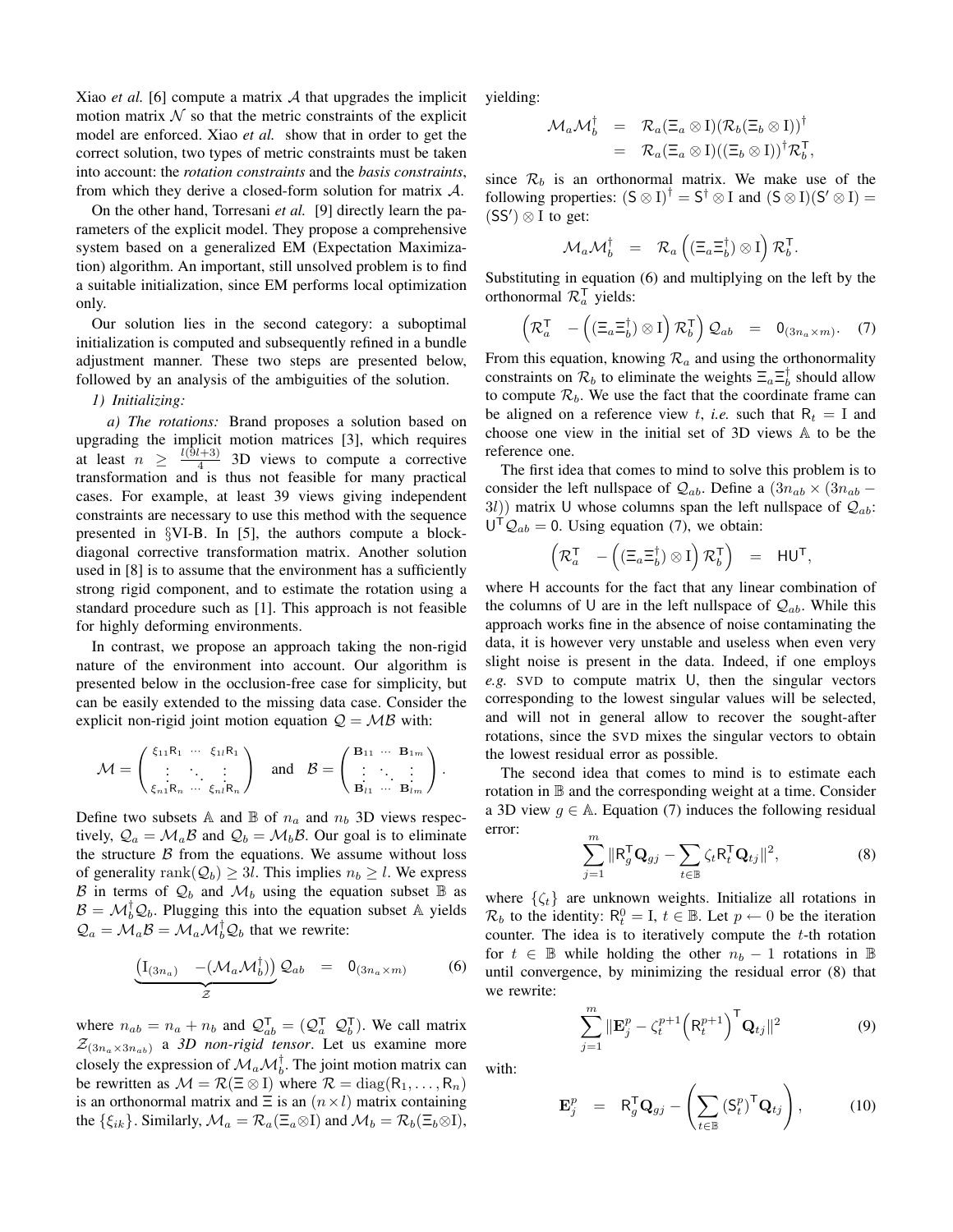where  $S_t^p$  is the latest estimate, *i.e.* :

$$
\mathsf{S}_t^p = \left\{ \begin{array}{ll} \zeta_t^{p+1} \mathsf{R}_t^{p+1} & \text{if it is computed} \\ \zeta_t^p \mathsf{R}_t^p & \text{otherwise.} \end{array} \right.
$$

We use a standard procedure for computing the 3D rotation and scale from 3D point correspondences – here  $\{E_j^p \leftrightarrow$  $Q_{ij}$ } – due to [1] to solve this problem. Our algorithm is summarized in table I. Note that at most l rotations in  $\mathcal{R}_b$ can be computed at each iteration which implies that the number of rotations in  $\mathcal{R}_b$  must be l. This is why only the smallest, *i.e.* minimal 3D non-rigid tensors can be used by our algorithm. Also, the unknown  $\mathcal{M}_b$  must be full-rank. We use the corresponding implicit  $\mathcal{N}_b$  to check that this is the case, since there exists a full-rank corrective transformation matrix A such that  $\mathcal{N}_a \mathcal{A} = \mathcal{M}_a$ . In the case of missing data, the sum in equations (8) and (9) is simply replaced by a sum over the points seen in subsets A and B.

## **OBJECTIVE**

Given n 3D views  $\{Q_{tj}\}\$  of m corresponding points and the rank 3l of the non-rigid model, compute the relative pose  $\{(R_t, y_t)\}$ of the 3D sensor, the non-rigid pose of the environment, *i.e.* the configuration weights  $\{\xi_{tk}\}\$ , while learning the low-rank non-rigid shape model  ${B_{kj}}$ .

## **ALGORITHM**

- 1) Set initial equation sets. A is any 3D view  $t$ ,  $\mathbb B$  is any l 3D views at least one of them not in A and such that  $\mathcal{N}_b$  is full-rank,  $R_t \leftarrow I$  and  $R_a \leftarrow I$ .
- 2) Compute the rotations:
	- a) Set initial rotations  $R_t^0 \leftarrow I, t \in \mathbb{B}$  and the iteration counter  $p \leftarrow 0$ .
	- b) For  $t \in \mathbb{B}$ : form the  $\{\mathbf{E}_j^p\}$ , equation (10). Compute  $\mathsf{R}_t^{p+1}$ by minimizing (9), see Horn *et al.* [1].
	- c)  $p \leftarrow p + 1$ .
	- d) If the decrease in the residual error is smaller than  $\varepsilon$ , go to step 3 else go to step b.
- 3) Test convergence. If all rotations are computed, stop.
- **Update equation sets.** A ← A ∪ B and B is any l 3D views, at least one of them not in A and such that  $\mathcal{N}_b$  is full-rank.
- 5) Iterate. go to step 2.

#### TABLE I

THE PROPOSED INITIALIZATION ALGORITHM FOR THE EXPLICIT MODEL PARAMETERS.

*b) The configuration weights and non-rigid structure:* Consider the ML residual error (5) that we rewrite below for convenience:

$$
\mathcal{D}^2 = \frac{1}{nm} \sum_{t=1}^n \sum_{j=1}^m ||\mathbf{Q}_{tj} - \mathbf{R}_t \left( \sum_{k=1}^l \xi_{tk} \mathbf{B}_{kj} \right)||^2.
$$

Let  $\tilde{Q}_{tj} = R_t^{\mathsf{T}} Q_{tj}$  be a motionless version of the 3D points, the residual error transforms in:

$$
\mathcal{D}^2 = \frac{1}{nm} \sum_{t=1}^n \sum_{j=1}^m ||\tilde{\mathbf{Q}}_{tj} - \left(\sum_{k=1}^l \xi_{tk} \mathbf{B}_{kj}\right)||^2.
$$

Introduce matrices  $\mathcal{L}_{(n\times3m)}$  and  $\mathcal{T}_{(l\times3m)}$  which are obtained by reorganizing  $Q$  and  $B$ , respectively:

$$
\tilde{\mathcal{L}} = \begin{pmatrix} \tilde{\mathbf{Q}}_{11}^{\mathsf{T}} & \cdots & \tilde{\mathbf{Q}}_{1m}^{\mathsf{T}} \\ \vdots & \ddots & \vdots \\ \tilde{\mathbf{Q}}_{n1}^{\mathsf{T}} & \cdots & \tilde{\mathbf{Q}}_{nm}^{\mathsf{T}} \end{pmatrix} \quad \text{and} \quad \mathcal{T} = \begin{pmatrix} \mathbf{B}_{11}^{\mathsf{T}} & \cdots & \mathbf{B}_{1m}^{\mathsf{T}} \\ \vdots & \ddots & \vdots \\ \mathbf{B}_{l1}^{\mathsf{T}} & \cdots & \mathbf{B}_{lm}^{\mathsf{T}} \end{pmatrix}.
$$

The residual error is rewritten  $\mathcal{D}^2 = \frac{1}{nm} ||\tilde{\mathcal{L}} - \Xi \mathcal{T}||^2$ . This means that matrix  $\tilde{\mathcal{L}}$  has rank l at most. Similarly to §IV-C, let  $\mathcal{L} = U \Sigma V^{T}$  be an SVD of matrix  $\mathcal{L}$ , we get  $\Xi = \psi_{l}(U \Sigma_{u})$ and  $\mathcal{T} = \psi_l^{\mathsf{T}}(\mathsf{V}\Sigma_v^{\mathsf{T}})$ .

*2) Bundle Adjustment:* Starting from the above-derived initial solution, we minimize the ML residual error (5) using nonlinear least-squares in a bundle adjustment manner, see *e.g.* [10]. We use the Levenberg-Marquardt algorithm, implemented to exploit the sparse block structure of the Jacobian and (Gauss-Newton approximation of) the Hessian matrices. Bundle adjustment in the non-rigid case is developed in [8], [5], where the authors show that compared to the rigid case, additional 'gauge freedoms' in the recovered structure and motion must be handled. However, the Levenberg-Marquardt optimization engine deals with those by damping the approximated Hessian matrix which makes it full rank. We found that the regularization term employed in [5] does not have a significant effect on the results we obtained. This is mainly due to the fact that we directly use 3D data, while [5] use image points.

*3) Ambiguities of the Solution:* The ambiguity of the solution demonstrated by Xiao *et al.* [6] in the 2D case when only the rotation constraints are used does not hold for our algorithm. The reason is that it enforces the replicated block structure of the joint motion matrix  $M$ , which provides stronger constraints than the rotation constraints only. The ambiguity matrix  $\mathcal E$  on the learnt model is  $\mathcal E = \text{diag}_{l}(\mathsf{S})(\Lambda_{(l \times l)} \otimes \mathsf{S})$ I), where  $\text{diag}_l(\mathsf{S})$  is a *l* block diagonal matrix for some 3D orthonormal matrix S, representing the indeterminateness of the orientation for the global coordinate frame. Matrix  $\Lambda_{(l \times l)} \otimes I$  models linear combinations of the basis shapes. This shows that it is not possible to recover the 'true' basis shapes and configuration weights, but that 'true' camera pose can still be computed.

#### V. COMPUTING POSE

Given the non-rigid model of the environment – the basis shapes  ${B_{kj}}$  – and a 3D view  ${Q_j}$ , we want to estimate the pose of the 3D sensor, namely the Euclidean transformation (R, y), jointly with the non-rigid counterpart of the pose, *i.e.* the configuration weights  $\{\xi_k\}$ . Note that we drop index t since only one 3D view is considered in this section. It is not necessary to observe all points used in the learning phase to compute pose. The ML residual error is:

$$
C^{2} = \frac{1}{m} \sum_{j=1}^{m} d^{2} (MB_{j} + \mathbf{y}, \mathbf{Q}_{j}). \qquad (11)
$$

It must be minimized over  $(R, y)$  and  $\{\xi_k\}$ . Matrix M is defined by equation (3).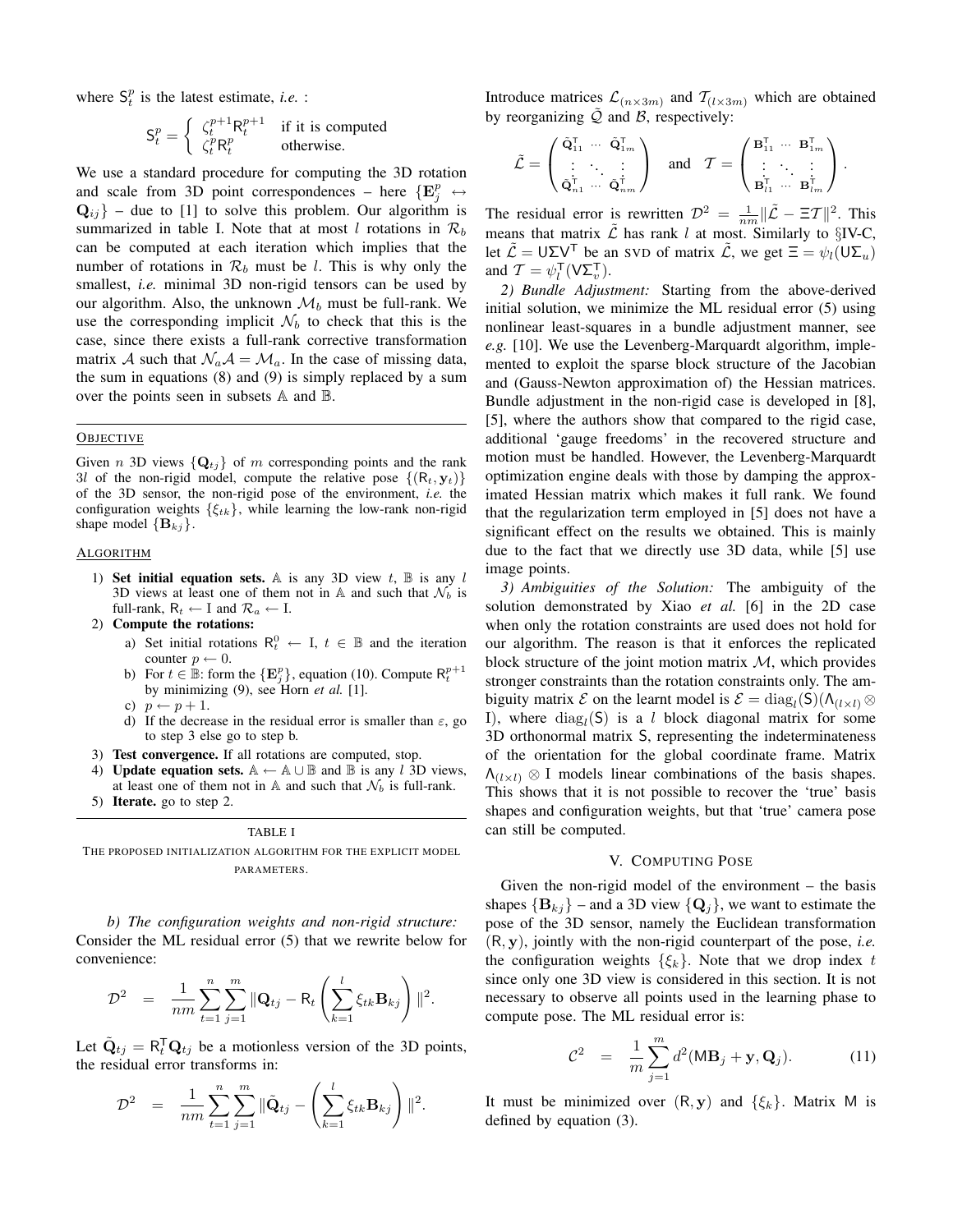We propose to nonlinearly minimize the ML residual error (11) using the Levenberg-Marquardt algorithm. It is not possible to use a direct estimator as [1] due to the configuration weights. Note that, as shown below, the translation y can be eliminated from the equation. The minimization is thus performed over R and  $\{\xi_k\}$ . Such an algorithm as Levenberg-Marquardt requires one to provide an initial solution. Our algorithm for finding it is described below.

*a) Eliminating the translation:* The derivatives of the ML residual error (11) with respect to y must vanish:  $\frac{\partial C^2}{\partial y} = 0$ , which leads to  $y = \frac{1}{m} \sum_{j=1}^{m} (Q_j - MB_j)$ . This result means that y is given by the difference between the centroid of the points  $\{Q_i\}$  and the centroid predicted by the points from the shape model  $\{MB_i\}$ , which vanishes if the set of points used for computing the pose is exactly the same as the one used in the learning phase. In any case, by centring the points on their centroid, the translation vanishes. Henceforth, we assume this has been done and rewrite the ML residual error  $(11)$  as:

$$
\mathcal{C}^2 = \frac{1}{m} \sum_{j=1}^m d^2(\mathbf{MB}_j, \mathbf{Q}_j). \tag{12}
$$

*b) Initializing the rotation and configuration weights:* We linearly compute a motion matrix M without enforcing the correct replicated structure by  $\min_{\tilde{M}} \sum_{j=1}^{m} d^2(\tilde{M} \mathbf{B}_j, \mathbf{Q}_j)$ , which yield:

$$
\tilde{M} = (\mathbf{Q}_1 \cdots \mathbf{Q}_m) (\mathbf{B}_1 \cdots \mathbf{B}_m)^{\dagger}.
$$

We extract the  $\{\xi_k\}$  and R from M by solving  $\min_{\mathsf{R},\{\xi_k\}} \sum_{k=1}^l ||\tilde{\mathsf{M}}_k - \xi_k \mathsf{R}||^2$ , where the  $\tilde{\mathsf{M}}_k$  are  $(3 \times 3)$ blocks from M. By vectorizing and reorganizing the residual error, we obtain:

$$
\| \underbrace{\begin{pmatrix} \text{vect}^{\mathsf{T}}(\tilde{M}_{1}) \\ \vdots \\ \text{vect}^{\mathsf{T}}(\tilde{M}_{l}) \end{pmatrix}}_{\Lambda} - \underbrace{\begin{pmatrix} \xi_{1} \\ \vdots \\ \xi_{l} \end{pmatrix}}_{\xi} \underbrace{\text{vect}^{\mathsf{T}}(\tilde{R})}_{\tilde{\mathbf{r}}} \|^{2},
$$

which is a rank-1 approximation problem that we solve by 'truncating' the SVD  $\Lambda = U\Sigma V^{T}$ , as in §IV-C:  $\xi = \psi_1(U\Sigma)$ and  $\tilde{\mathbf{r}} = \psi_1^{\mathsf{T}}(\mathsf{V})$ . Note that  $\|\tilde{\mathbf{r}}\| = \|\tilde{\mathsf{R}}\| = 1$ . Matrix  $\tilde{\mathsf{R}}$ must be subsequently corrected to give R by enforcing the orthonormality constraints. This is done by finding the closest orthonormal matrix to R using SVD, see [1]: R =  $U\Sigma V^{T}$ gives  $R = \frac{1}{3} \text{tr}(\Sigma) \det(U) \det(V) UV^{\mathsf{T}}$ , while compensating the possible sign change by  $\xi \leftarrow \det(U) \det(V) \xi$ .

#### VI. EXPERIMENTAL EVALUATION

#### *A. Simulated Data*

We report experimental results on simulated data. The default simulation setup consists of  $n = 15$  time-varying 3D views, each containing  $m = 35$  points. They are generated by randomly drawn linear combinations of  $l = 3$  basis shapes, all of them lying in a sphere with unit radius. An additive, zero-mean Gaussian noise with variance  $\sigma = 0.01$  (*i.e.* 1% of the scene scale) is added to the 3D points. We vary each of these parameters in turn. We average the error measures over 100 trials. The true number of basis shapes is used by the algorithms.



Fig. 1. (a) ML residual error against the level of added noise and (b) pose error against the number of basis shapes.

*c) Environment learning:* We observe on figure 1 (a) that the ML residual error is very close to  $\sigma$ . The implicit learning IMP consistently gives a significantly lower residual error than the explicit learning algorithms  $EXP\star$ . This means that, despite the fact that the data were generated using the explicit lowrank shape model, the extra degrees of freedom of the implicit model represent quite well the added Gaussian noise.

We observe that the difference between the three explicit learning methods is small compared to the difference with IMP. EXPLM (from §IV-D.2, 'LM' stands for Levenberg-Marquardt) always performs better than EXPINITITER (from table I), which always performs better than EXPINITMEAN (based on [1] to get the rotations). This means that the residual error (8), which is minimized by EXPINITITER while estimating the minimal 3D non-rigid tensors, is well-adapted to our problem.

Figure 1 (b) compares the error raised by the rotation part of the pose, in degrees, between our non-rigid algorithms and rigid SFM and pose algorithms, respectively dubbed RIGEXPLM and RIGPOSELM. We observe that the proposed EXPLM gives errors independent of the number of basis shapes, while, as could have been expected, RIGEXPLM rapidly degrades as the number of basis shapes grows.

*d) Pose computation:* Figure 1 (a) shows that all pose algorithms  $Poss \leftrightarrow$  consistently give a higher residual error than the explicit learning algorithms. This is explained by the fact that pose estimation suffers from the errors in the learnt model *and* in the 3D view. POSEINIT gives quite high errors, roughly  $5\sigma$ , while POSELM converges to roughly  $1.5\sigma$  which is reasonable. The same remarks as for the learning algorithms can be made in the case of pose, for figure 1 (b).

Another experiment was intended to assess to which extent, reliable pose estimate can be obtained when the environment is deforming in a very different way compared to the learning stage. Let  $\nu$  be the mean value of the configuration weights. We alter them by adding randomly drawn perturbations with increasing magnitude  $\mu$ , and generate a 3D view with these parameters, from which pose is estimated. Obviously, the results depend on the simulation setup, the number of points, views, basis shapes and the level of noise. However, we